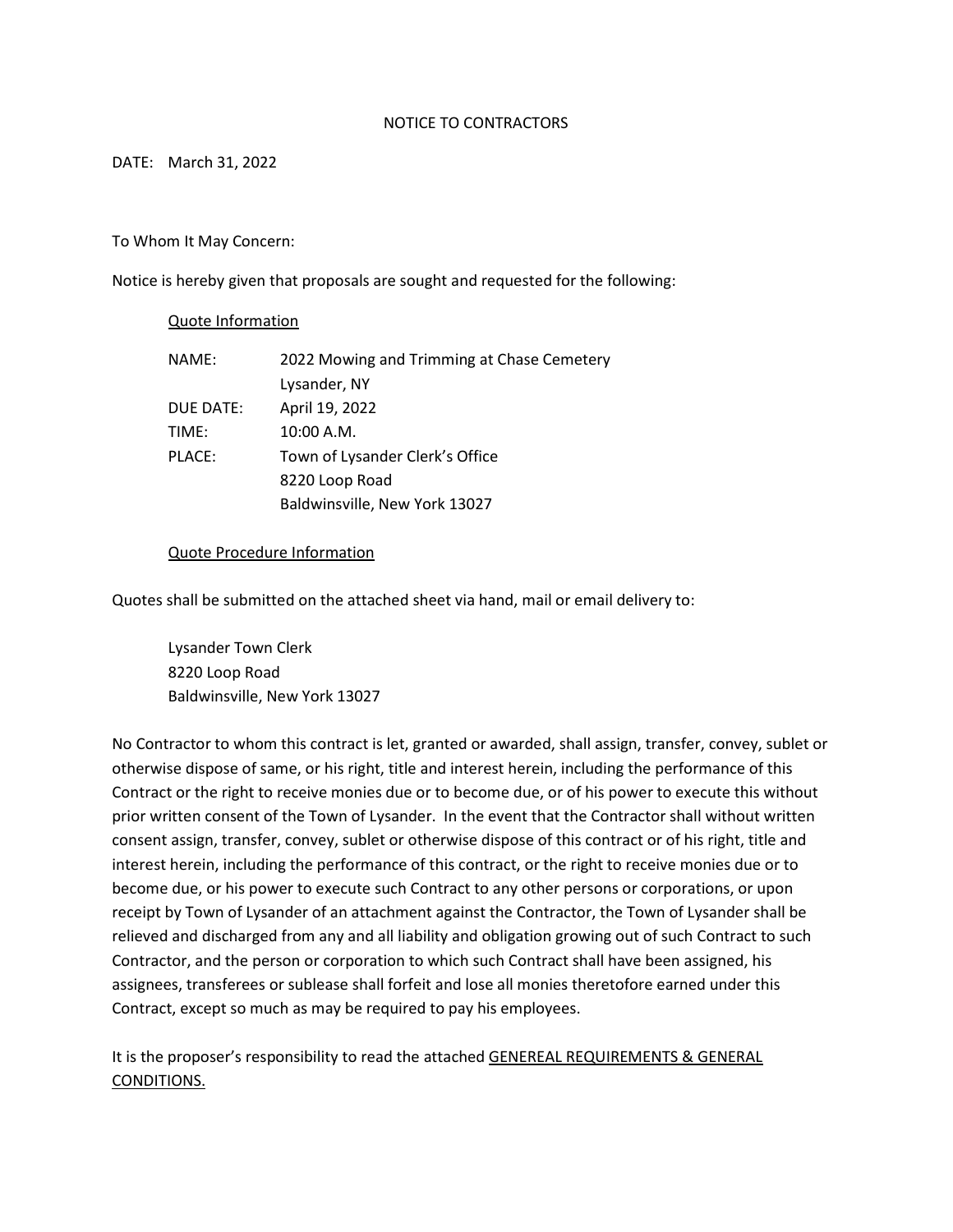Upon submission of this bid, it is understood that the bidder has read, fully understands and will comply with said GENERAL REQUIREMENTS & GENERAL CONDITIONS.

Quotes must include the attached Town of Lysander forms which include Non-Collusion Bidding Certificate and Quote Sheet. These forms must be properly executed and submitted with the proposal.

Any questions should be directed to the Town Engineer, Allen J. Yager, P.E., who can be contacted by phone (315) 857-0291 or e-mail (engineer@townoflysander.org).

Attachments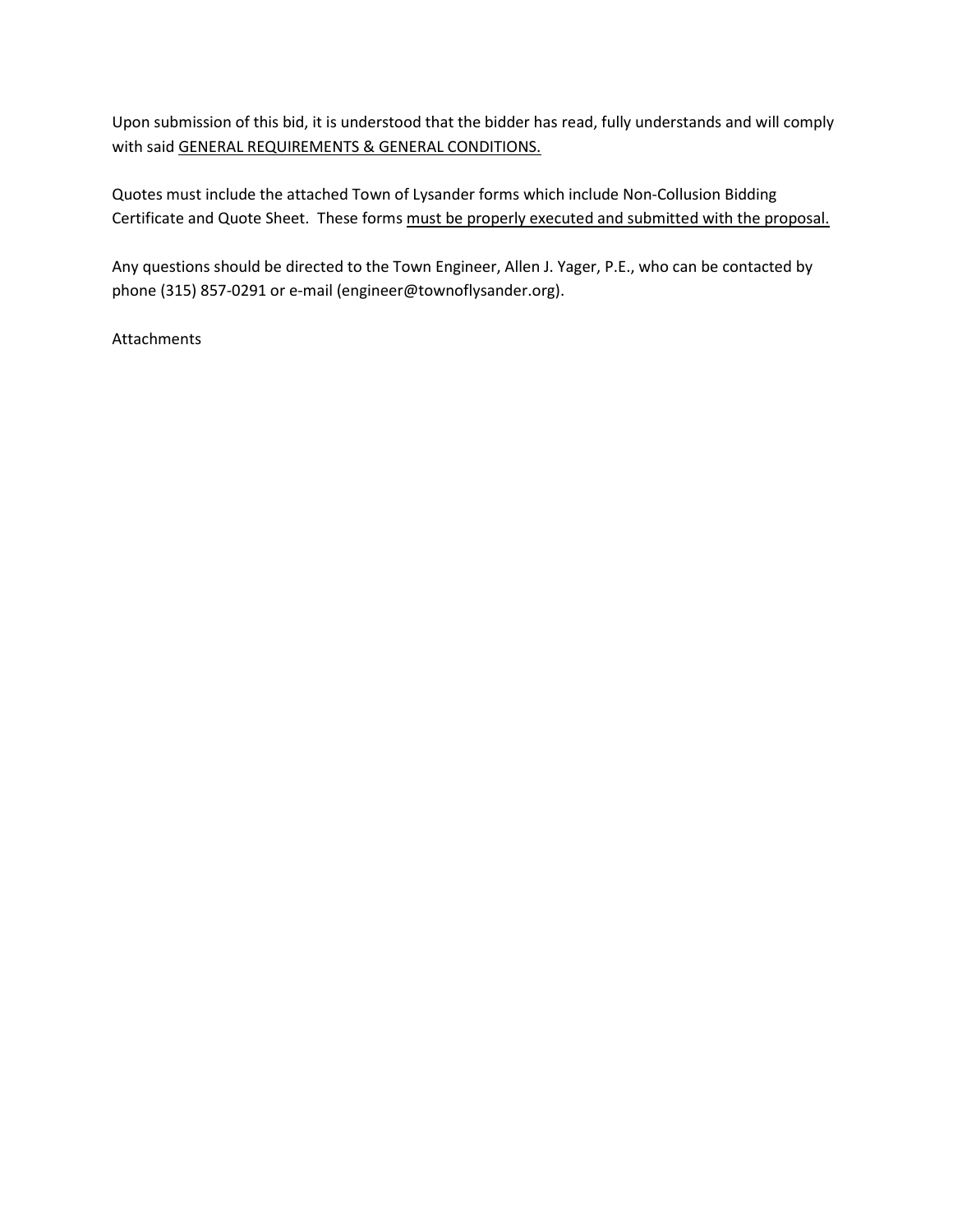# CONTRACT DOCUMENTS

2022 Mowing & Trimming At Chase Cemetery Oswego Road (NYS Rte. 48) Lysander, NY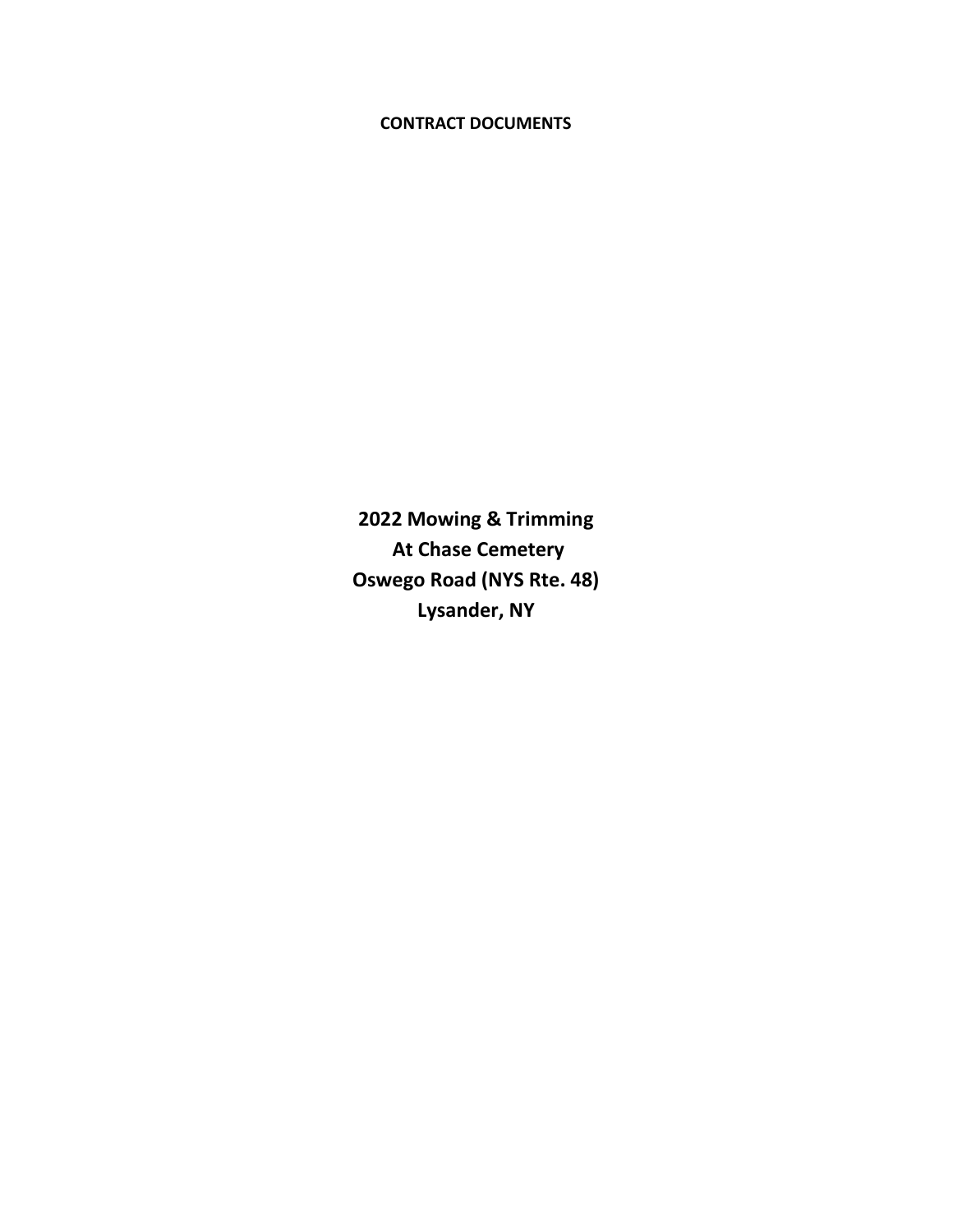#### March 2022

#### GENERAL CONDITIONS

All proposals shall be made upon forms provided by the Town of Lysander and shall be addressed as specified on the Notice to Contractors.

#### BIDS

- 1. Form of proposal as issued by the Town of Lysander shall be completely filed in by ink or typing. No quote will be accepted which contains any changes, additions, omissions or erasures, unless otherwise stated.
- 2. The quotes submitted shall be exclusive of Federal and State taxes and must not include any tax for which the bidder may claim exemption because of doing business with the Town of Lysander.
- 3. All quotes received after the stated time in the Notice to Contractors may not be considered. The Contractor assumes the risk of any delays in the mail or in the handling of the mail by employees of the Town of Lysansder. Whether sent by mail or by means of personal delivery, the Contractor assumes responsibility for having his quote deposited on time at the place specified.
- 4. The submission of a quote will be constructed to mean that the Contractor is fully informed as to the extent and character of the supplies, materials, or equipment satisfactorily in complete compliance with the specifications.
- 5. If two or more contractors submit identical quotes as to price, the decision of the Town of Lysander to award a Contract to one of such identical quotes shall be final.

## AWARD

- 6. The Town of Lysander reserves the right to waive any informality or to reject any or all quotes.
- 7. Awards will be based on the lowest quote received, to a Contractor deemed responsible by the Town of Lysander, as will best promote the public interests, taking into consideration the reliability of the Contractor.
- 8. No Contract hereunder shall either in whole or in part, be assigned, transferred, conveyed, sublet or otherwise disposed of to any other person, company or corporation unless approval is first obtained in writing from the Town of Lysander.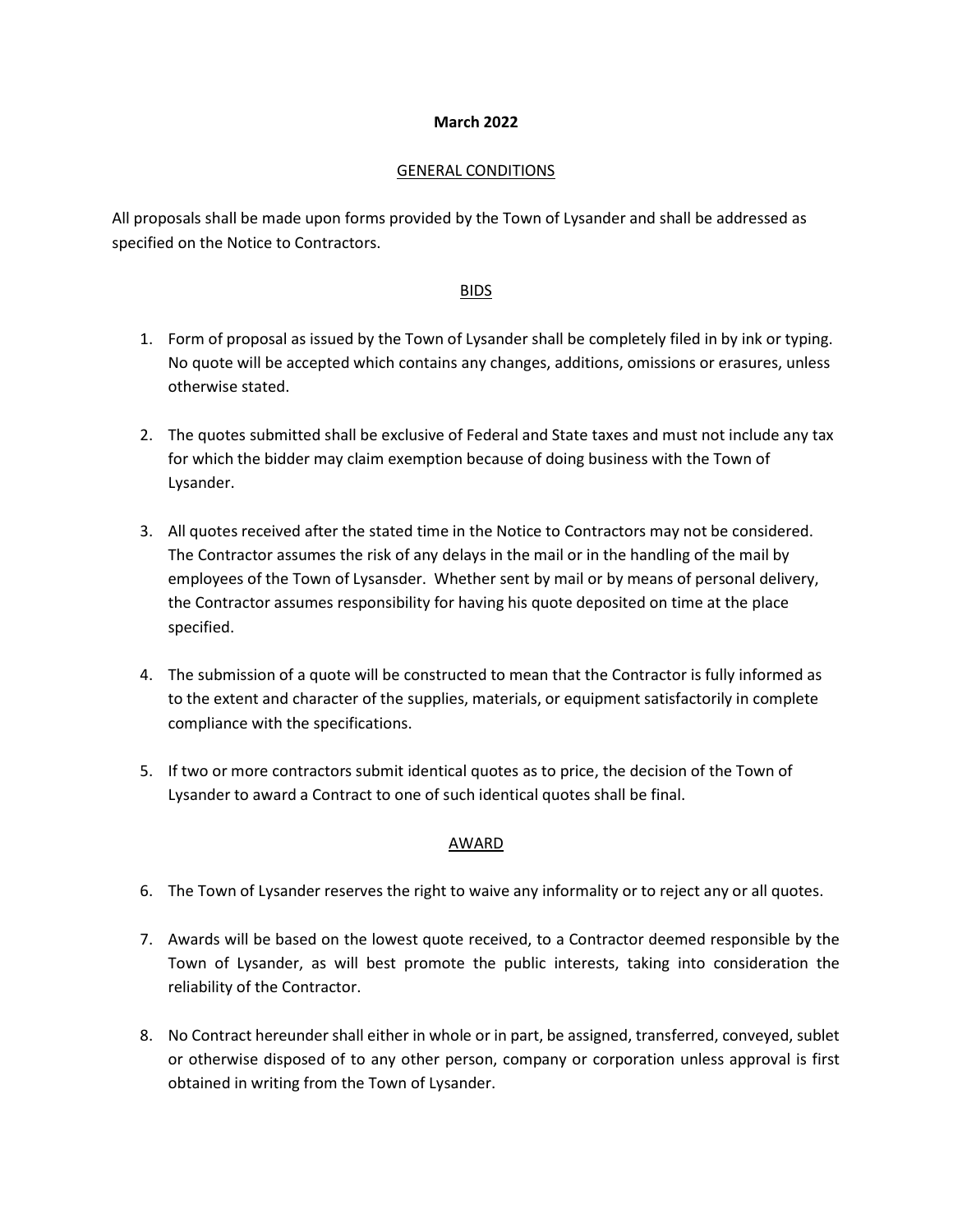9. A Contract may be cancelled at the successful Contractor's expense upon non-performance of Contract.

# GOVERNING LAWS & RULES

- 10. The Contractor shall comply with all provisions of the laws of the Town of Lysander, the State of New York and the United States of America which affect municipalities and municipal Contracts, and more particularly the Labor Law, the General Municipal Law, the Workmans Compensation Law, Federal Social Security Law, State, Local and Municipal Health Law, Rules and Regulations, and any and all regulations promulgated by the State of New York and of amendments and additions thereto, insofar as the same shall be applicable to any Contract awarded hereunder with the same force and effect as is set forth at length herein. The Contractor's special attention is called to those laws which are set forth below:
- 11. Section 103-d of the General Municipal Law of the State of New York which generally states:
	- 1. Every proposal hereafter made to a political subdivision of the State or any public department, agency or official there of where competitive bidding is required by statute, rule, regulation or local law, for work or services performed or goods sold or to be sold, shall contain the following statement subscribed by the Contractor and affirmed by such Contractor as true under the penalties of perjury; Non-collusive certification.
		- (a) By submission of this quote, each Contractor and each person signing on behalf of any contractor certifies, and in the case of a joint quote each party thereto certifies as to its own organization, under penalty of perjury, that to the best of knowledge and belief:
			- (1) The prices in the quote have been arrived at independently without collusion, consultation, communication, or agreement, for the purpose of restricting competition, as to any matter relating to such prices with any other contractor with any competitor;
			- (2) Unless otherwise required by law, the prices which have been quoted have not been knowingly disclosed by the contractor and will not be knowingly disclosed by the Contractor prior to opening, directly or indirectly, to any other Contractor or to any competitor; and
			- (3) No attempt has been made or will be made by the Contractor to induce any other person, partnership or corporation to submit or not to submit a quote for the purpose of restricting competition.
		- (b) A quote shall not be considered for award nor shall any award be made where (a) (1) (2) and (3) above have not been complied with; provided, however, that if in any case the Contractor cannot make the foregoing certification, the Contractor shall so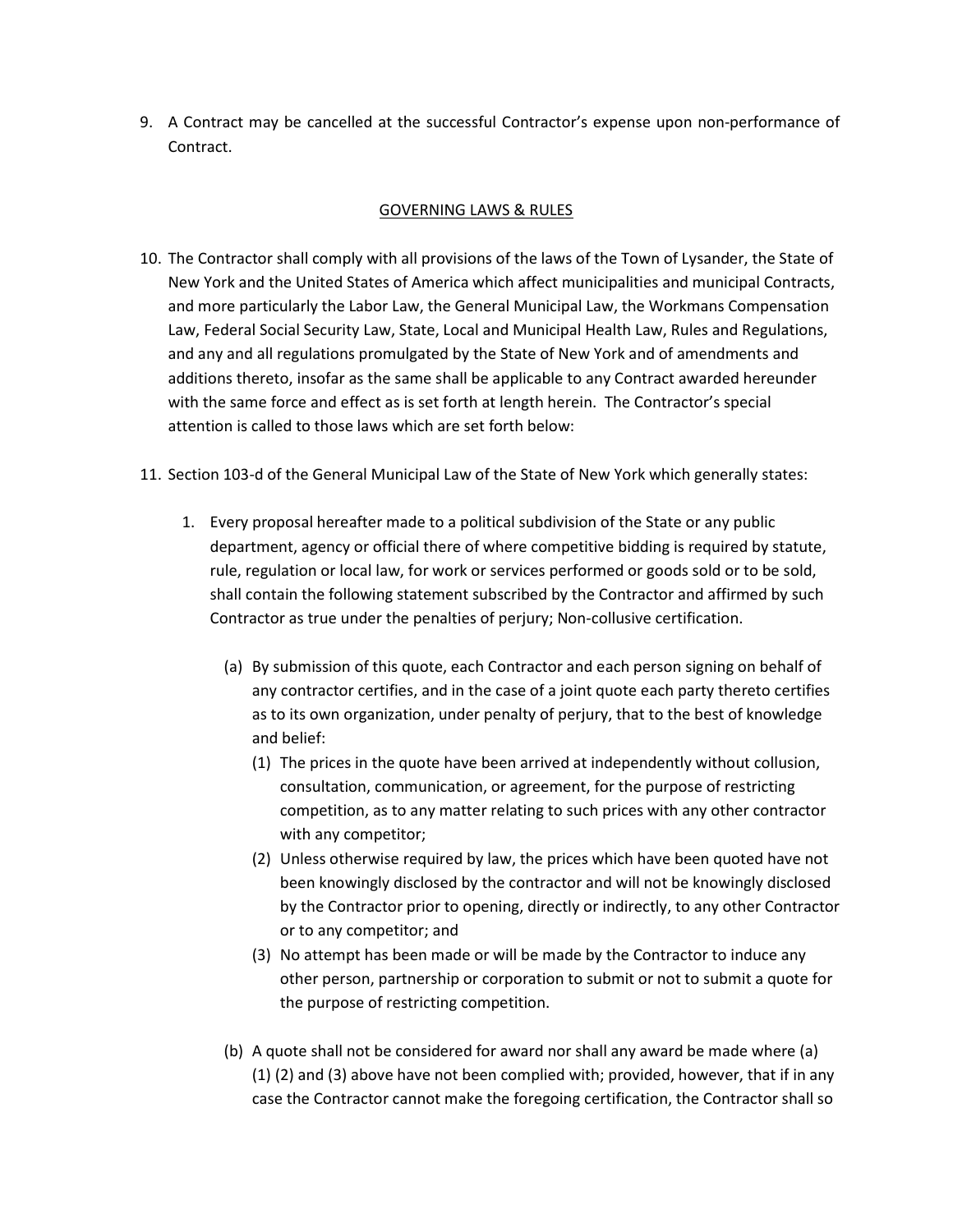state and shall furnish with the quote a signed statement which sets forth in detail the reasons therefor. Where (a)  $(1)$   $(2)$  and  $(3)$  above have not been complied with, the quote shall not be considered for award nor shall any award be made unless the head of purchasing unit of the political subdivision, public department, agency or official thereof which the quote is made, or her designee, determines that such disclosure was not made for the purpose of restricting competition.

The fact that a Contractor (a) has published price lists, rates or tariffs covering items being procured, (b) has informed prospective customers of proposed or pending publication or new or revised price lists for such items, or (c) has sold the same items to other customers at the same prices being bid, does not constitute, without more, a disclosure within the meaning of subparagraph (1)(a).

- 2. Any quote hereafter made to any political subdivision of the State or any public department, agency or official thereof by a corporate Contractor for work or services to be performed or to be performed or goods sold or to be sold, where competitive bidding is required by statute, rule , regulation, or local law, and where such bid contains the certification referred to in subdivision one of this section, shall be deemed to have been authorized by the board of directors of the bidder, and such authorization shall be deemed to include the signing and submission of the quote and the inclusion therein of the certificate as to non-collusion as the act and deed of the corporation.
- 12. The form of non-collusion certification following the form of proposal must be executed by the Contractor and submitted with the proposal.
- 13. Contractors must complete the attached Town of Lysander forms which include, Non-Collusion Certificate and Quote Sheet. These forms must be submitted with the proposal.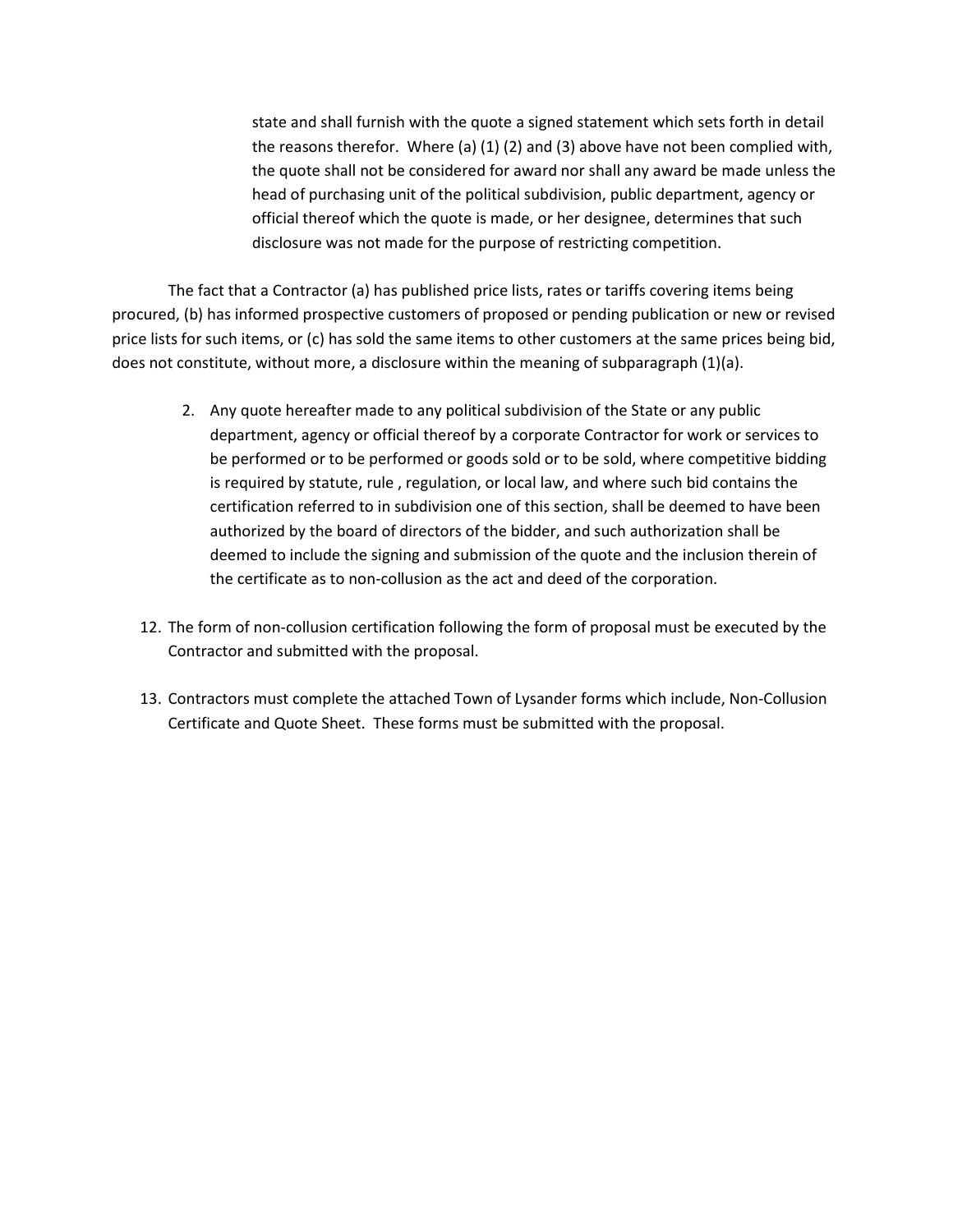## GENERAL REQUIREMENTS

# 1. LOCATION OF THE WORK

The work included in this contract is located in the Chase Cemetery on Oswego Road (NYS Rte. 48) in the Town of Lysander, NY.

# 2. DESCRIPTION OF THE WORK

The contractor will be required to mow and trim around all head stones, buildings and perimeter fencing at the Chase Cemetery. The contractor will also be required to empty all trash receptacles every time mowing service is performed. Trash removed from the cemetery may be placed in the Town Highway Dumpster located at 2730 West Entry Road. The contractor will be required to mow and trim two times a month during the growing season. Included in the minimum two monthly mow and trim services will be mowing and trimming at a minimum of three (3) to five (5) days prior to the following holidays (exceptions to this clause may be granted by the Town with prior notification due to weather constraints):

 Mother's Day Memorial Day Flag Day Father's Day Fourth of July Labor Day Veterans Day

## 3. COMMENCEMENT OF THE WORK AND LENGTH OF CONTRACT

Upon execution of the Contract, including submission of required insurance policies and certificates to the Owner the Contractor will receive written notification to proceed with the services included in the contract. The contract will remain in place from May through October of the 2022 growing season, with the possibility that the contract could be extended through November on an as needed basis. The Town retains the right to terminate the contract at any time with a written thirty (30) day notification.

## 4. PAYMENT

The Contractor will be paid on a monthly basis within 30 days of invoice submission to the Town Clerk.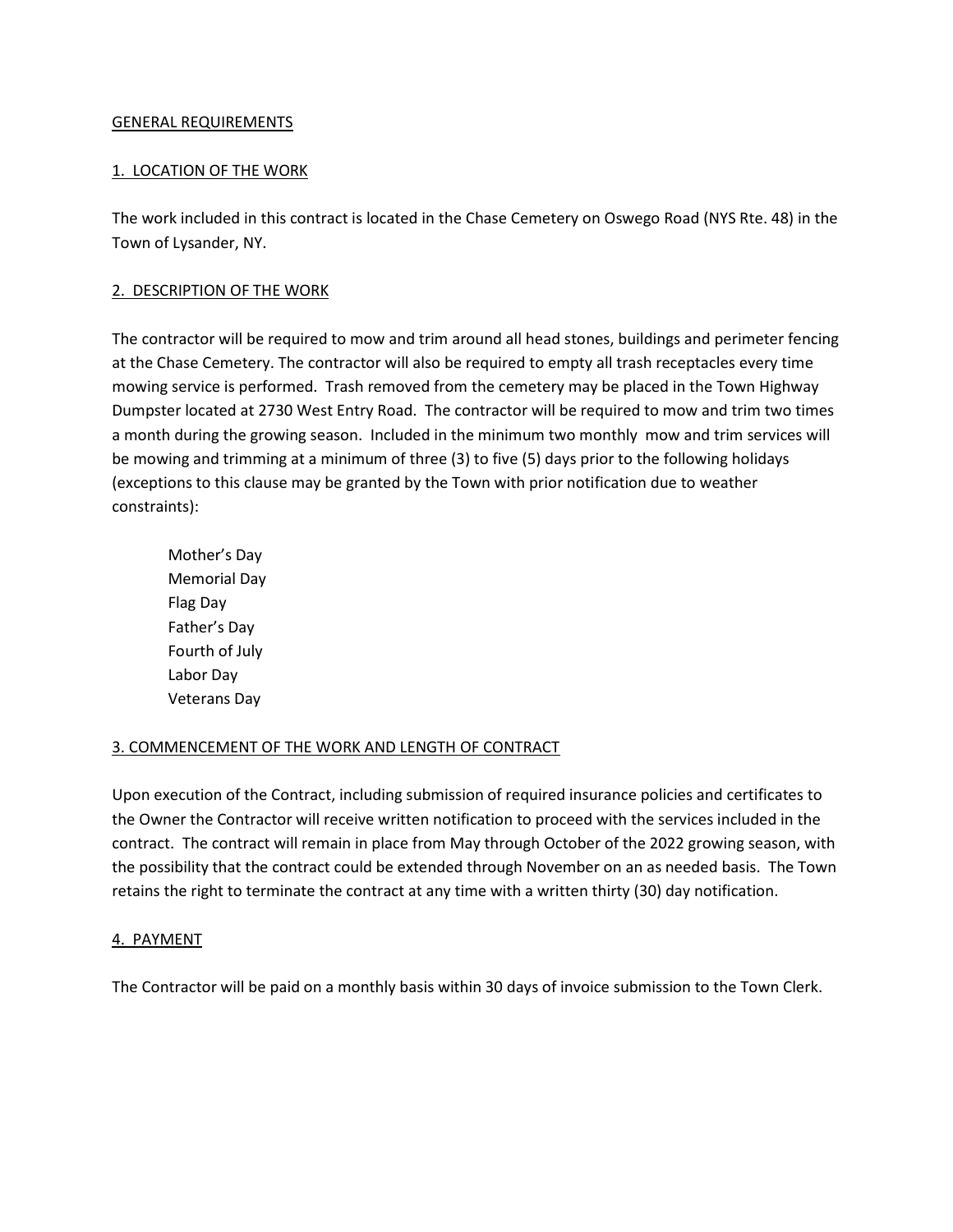## 5. NEW YORK STATE LABOR LAWS

The Contractor shall at all times comply with all provisions of the New York State Labor Laws, including, but not limited to: Posting of Prevailing Wage Rates and Supplements, Record Keeping, Certification of Payment of Prevailing Wage Rates and Non-Discrimination Practices. The Contractor will be required to submit prevailing wage certified payroll receipts for work included in all invoices.

## 6. WAGE RATES

In accordance with Section 220(3) of Article 8 of the State Labor Law, the wage to be paid for a legal days work, as defined in the State Labor Law, to laborers, workmen or mechanics employed by the Contractor or Subcontractors, shall not be less than the prevailing rate of wages as defined and published by the New York State Department of Labor. Each laborer, workman or mechanic employed by the Contractor, Subcontractors, or other person upon or about the work shall be paid not less than the wages and supplements established.

## 7. MINIMUM WAGE RATES

Federal and New York State Department of Labor Rates will be in effect for the duration of this Contract.

The minimum Federal Wage Rates and those designated by the Commissioner of Labor of the State of New York. These minimum wage rates and supplements may be modified during the life of the Contract. If the prevailing wage rates should subsequently be legally modified or increases by any means other than the action of the Owner, the Contractor shall assume full responsibility for the payment of said increases without recourse to the Owner.

## 8. INSURANCE REQUIREMENTS

Before commencing work under the Contract, the Contractor shall furnish the Owner with Certificates of Insurance evidencing that the policies of the insurance have been issued and are in effect for the required coverage. Upon expiration or cancellation of any policy, the Contractor immediately shall furnish a Certificate of Insurance evidencing proper renewal or replacement of the policy.

1. General Liability (Comprehensive or Commercial Form)

Comprehensive Form:

 Premises/Operations Products/Completed Operations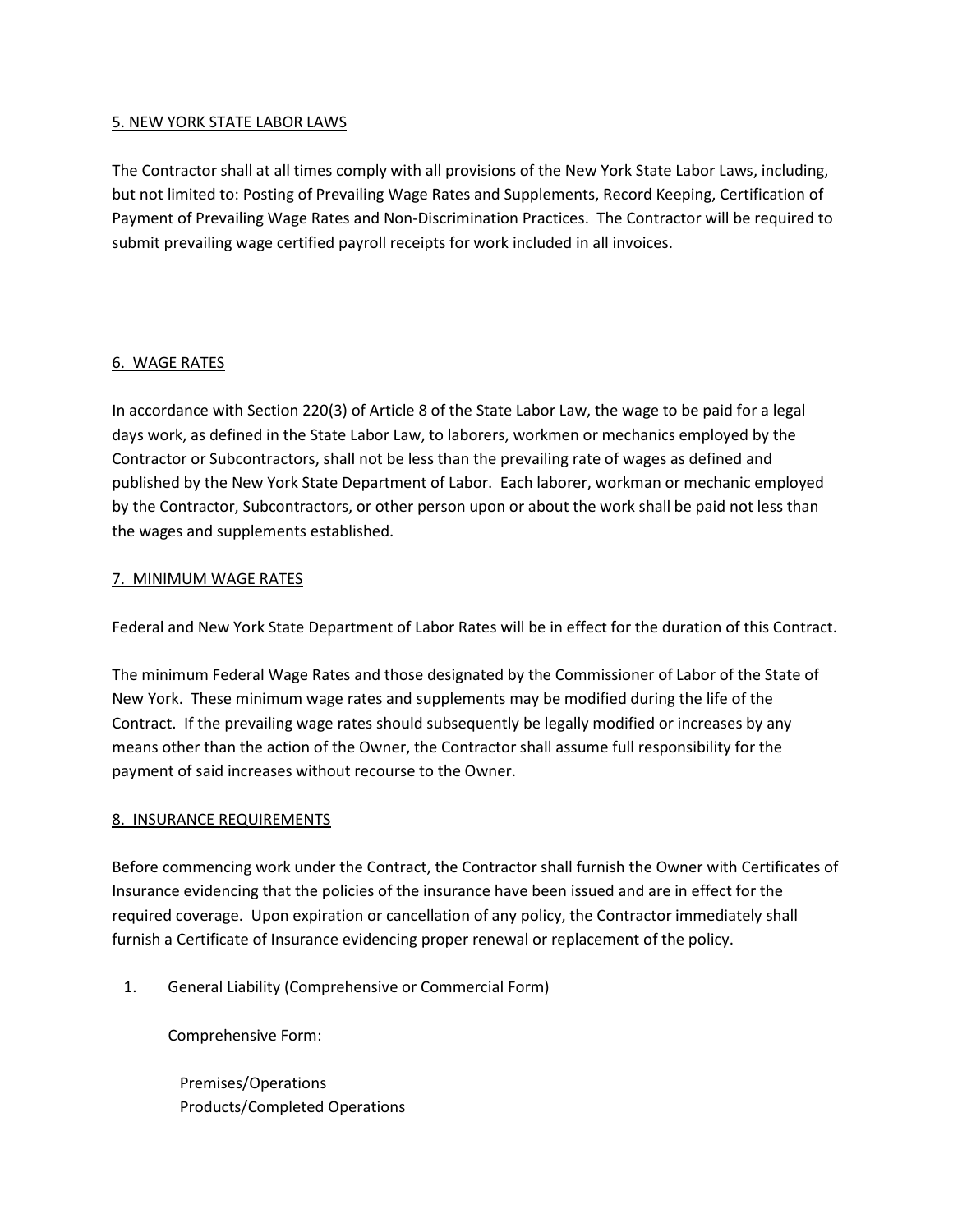Independent Contractors Contractual Liability Personal Injury Broad Form Property Damage

Combined Single Limit for Bodily Injury and Property Damage

|    | (each occurrence)                                                                          | \$500,000   |  |
|----|--------------------------------------------------------------------------------------------|-------------|--|
|    | (aggregate)                                                                                | \$1,000,000 |  |
|    | Personal Injury (Aggregate)                                                                | \$1,000,000 |  |
|    | Commercial Form (must include same coverage as required above for the Comprehensive form): |             |  |
|    | Bodily Injury and Property Damage Limit (each occurrence)                                  | 500,000     |  |
|    | Products/Completed Operations Limit (aggregate)                                            | \$1,000,000 |  |
|    | Personal Injury and Advertising Injury Limit (each person or organization)                 | \$1,000,000 |  |
|    | General Aggregate Limit                                                                    | \$1,000,000 |  |
| 2. | Automobile Liability                                                                       |             |  |
|    | Owned, Hired and Non-Owned Autos                                                           |             |  |
|    | Combined Single Limit for Bodily Injury and Property Damage (each accident)                | \$1,000,000 |  |
|    | $\mathbf{v}$                                                                               |             |  |

- 3. Workers Compensation and Employers' Liability Statutory coverage complying with New York Workers' Compensation Law
- 4. Disability Benefits Statutory coverage complying with New York Disability Benefits Law

The insurance carriers providing the above coverage must be licensed by the Superintendent of Insurance to transact business in the State of New York, and shall be rated no lower than "B+" by the most recent Best's Key Rating Guide or Best's Agent's Guide.

# 9. SALES TAX EXEMPTION

Purchases by the Town of Lysander are not subject to any Federal, State, County or City sales tax. Exemption certificates will be executed upon request.

## 10. INDEMNIFICATION

The Contractor agrees to defend, indemnify and hold harmless the Town of Lysander, their respective offices, officials, employees and agents against any and all liabilities, loss, damage, suit, claim, cost, attorneys' fees, and expense of any kind whatsoever which the Town of Lysander may directly or indirectly incur, suffer or be required to pay by reason of or as a result of Contractor's act, omission, breach or default in connection with its performance obligations hereunder.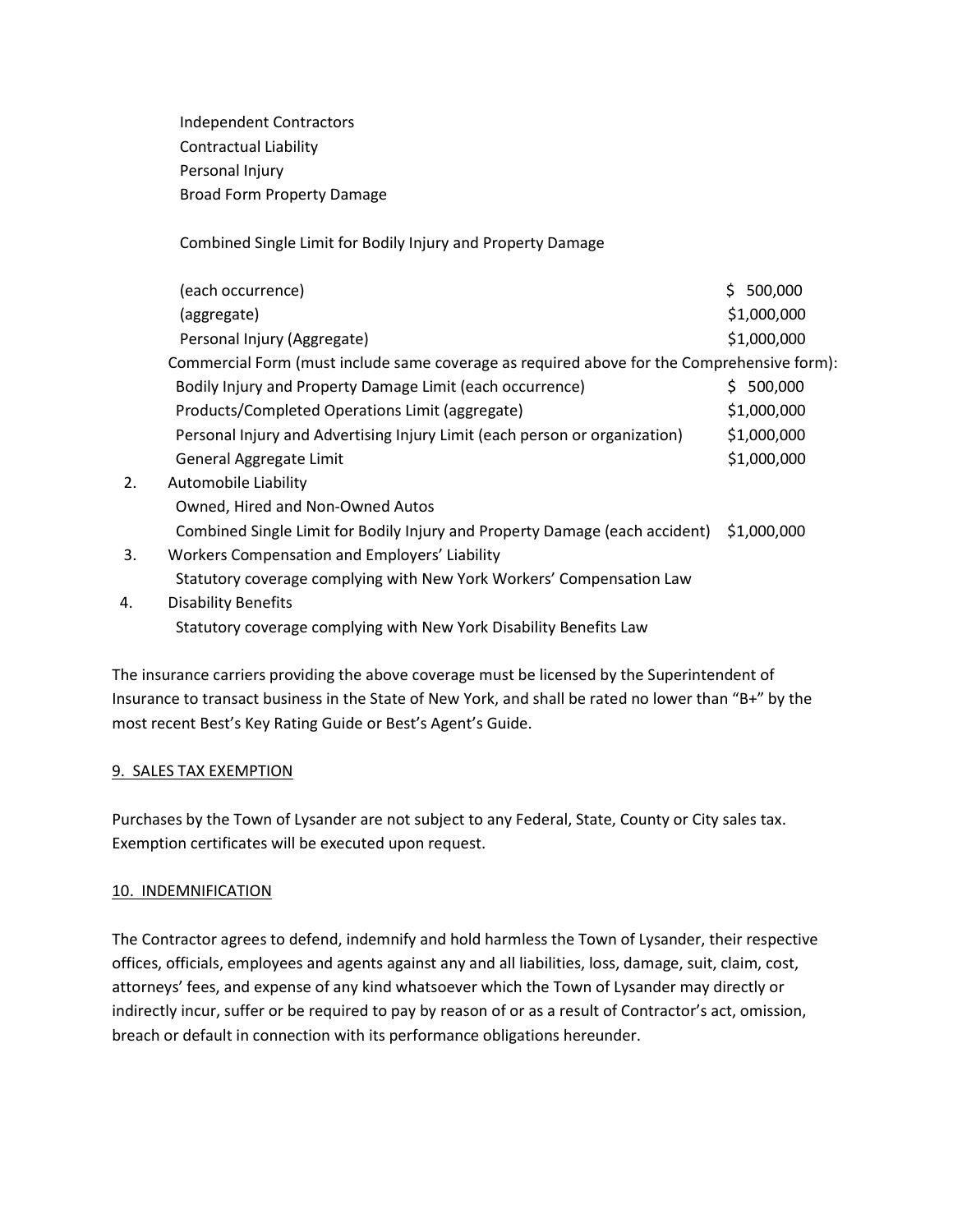# 11. REPRESENTATIONS OF CONTRACTOR

The contractor warrants and represents that:

- A. He is familiar with all Federal, State, County and Municipal laws, ordinances, regulations and codes pertaining to the work and those employed in connection therewith, including any special acts relating to the work included in the Contract.
- B. He is financially solvent and experienced in and competent to perform the work included in the Contract.

# 12. LIABILITY FOR INJURIES OR DAMAGE

The Contractor shall be solely responsible and liable for the safety and protection of all persons, including but not limited to the Owner, Homeowner, Contractor, and their employees, suppliers, and visitors, and shall be solely responsible for all physical injuries, including death, to any such persons and for all damage to any such property and its appurtenances, which occurs on account of the work, or because of any negligence, fault or default of the Contractor, a Subcontractor or any of their officers, employees or agents.

The Contractor shall have on the project site at all times, while work is in progress, at least one person skilled in the safety and health procedures and familiar with State and Federal safety and health regulations whose responsibility shall be to observe methods and procedures. He shall have the duty and authority to stop and/or correct all unsafe and unhealthy conditions.

The contractor shall fully protect, defend, indemnify and save harmless the Owner, their employees and agents against all liability, costs, judgments, damages, penalties, and expenses, including reasonable attorney fees in connection with any claims relating to or arising out of the work included in the Contract, whether such claims, damages or injuries are attributable to the negligence of the Contractor and their employees and agents, his officers, his subcontractors, employees or agents or otherwise. The liability of the Contractor is absolute and is not dependent upon any question of negligence on the part of the Contractor, his employees, officers or agents.

# 13. COORDINATION WITH THE OWNER

The Contractor will be contacted by the Town Highway Superintendent in the event that the work performed does not meet the expectations of the contract documents. Once the Contractor is notified by the Town Highway Superintendent of substandard work the Contractor will be required to address the deficiencies within twenty-four (24) hours of notification.

## END OF SECTION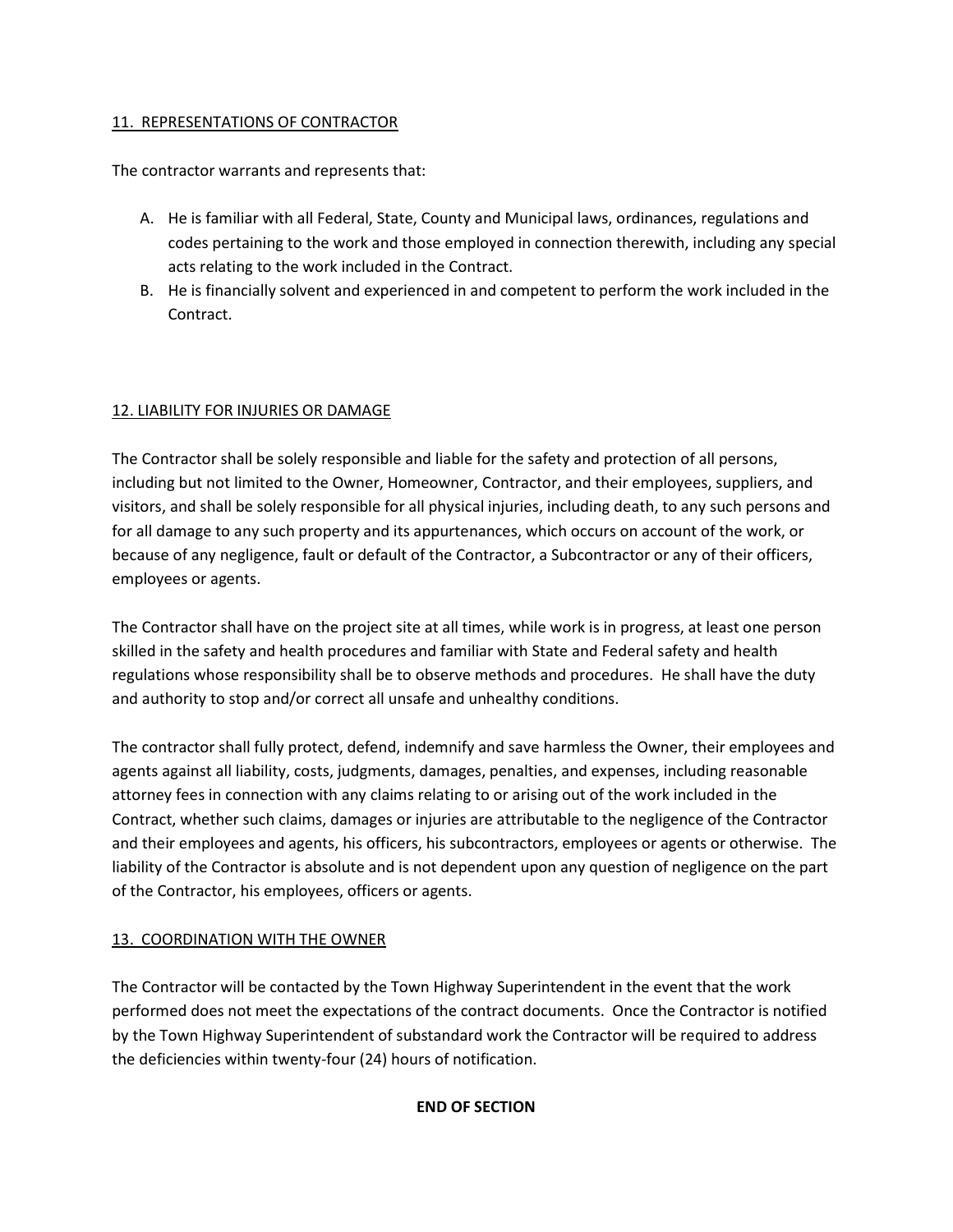# QUOTE FOR 2022 Mowing & Trimming At Chase Cemetery Oswego Road (NYS Rte. 48) Lysander, NY

## TO THE TOWN OF LYSANDER:

Pursuant to and in compliance with your invitation for Quotes and the information for Contractors relating thereto, the undersigned hereby offers to furnish all labor and materials necessary or proper for items required by and in strict accordance with the applicable provisions of all Contract Documents for the following unit prices:

**Item** 

1. Unit cost per Mowing and Trimming event at the Chase Cemetery, Oswego Road (NYS Rte. 48) Lysander, NY

\_\_\_\_\_\_\_\_\_\_\_\_\_\_\_\_\_\_\_\_\_\_\_\_\_\_\_\_\_\_ \_\_\_\_\_\_\_\_\_\_\_\_ \_\_\_\_\_\_ Five hundred ninety five 595.00 (Dollars) (Cents) (Price Written in Words) (Price Written in Figures)

\_\_\_\_\_\_\_\_\_\_\_\_\_\_\_\_\_\_\_\_\_\_\_\_\_\_\_\_\_\_\_\_\_\_\_\_\_\_\_\_ \_\_\_\_\_\_\_\_\_\_\_\_\_\_\_\_\_\_\_\_\_\_\_\_\_\_\_\_\_\_\_\_\_\_\_\_\_\_\_ AML property Maintenance LLc 315-706-3796 Name of Firm/Company/Corp. The Content of Area Code and Telephone Number

\_\_\_\_\_\_\_\_\_\_\_\_\_\_\_\_\_\_\_\_\_\_\_\_\_\_\_\_\_\_\_\_\_\_\_\_\_\_\_\_ \_\_\_\_\_\_\_\_\_\_\_\_\_\_\_\_\_\_\_\_\_\_\_\_\_\_\_\_\_\_\_\_\_\_\_\_\_\_\_ 2590 Lamson rd Phoenix my 13135

Street Address **City**, State, Zip Code

\_\_\_\_\_\_\_\_\_\_\_\_\_\_\_\_\_\_\_\_\_\_\_\_\_\_\_\_\_\_\_\_\_\_\_\_\_\_\_\_ 04/01/22

Date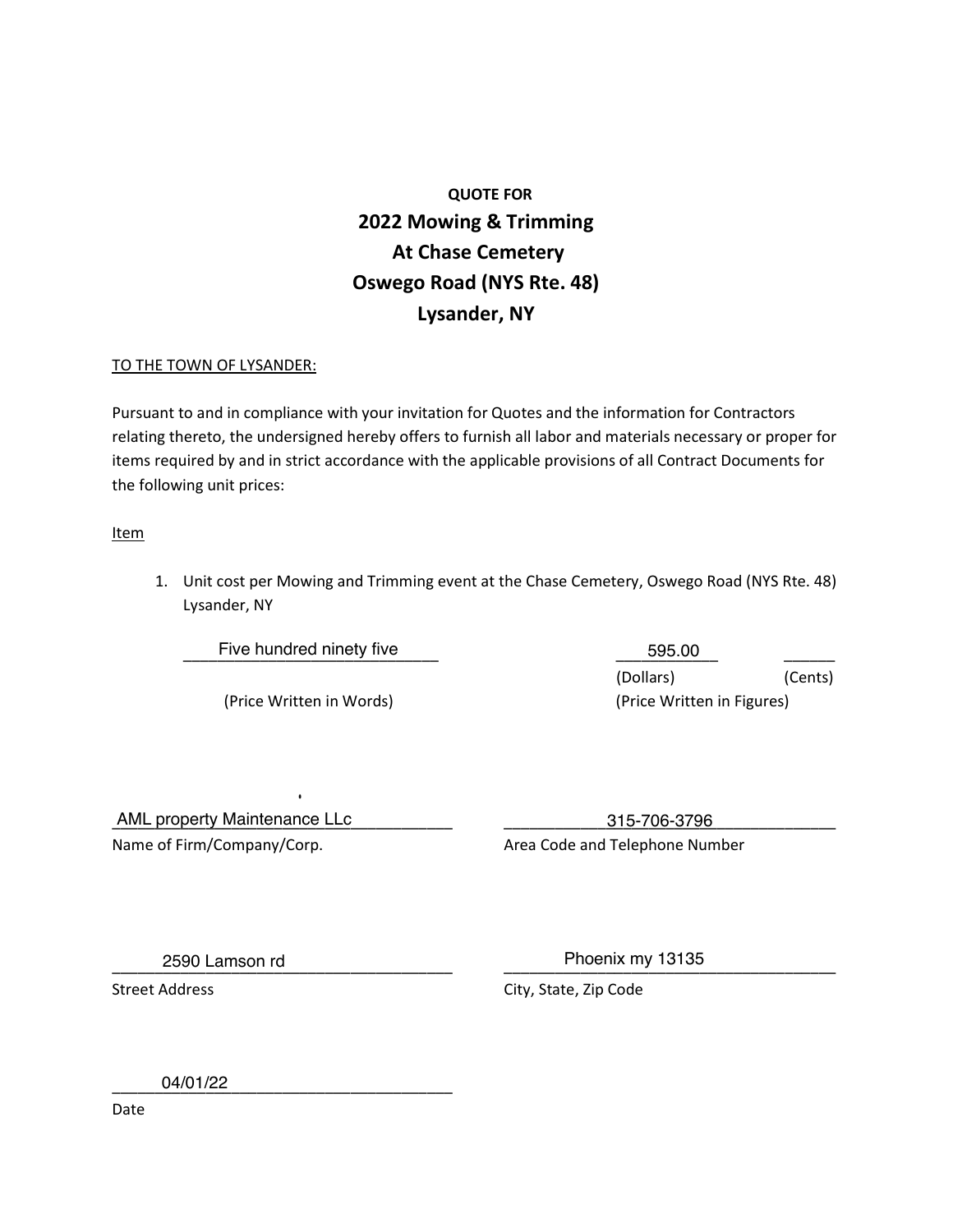#### NON-COLLUSION BIDDING CERTIFICATE

- (a) By submission of this quote, each person or corporation and each person signing on behalf of any quote certifies, and in the case of a joint bid, each party thereto certifies as to its own organization, under penalty of perjury, that to the best of knowledge and belief:
	- (1) The prices in this quote have been arrived at independently without collusion, consultation, communication or agreement, for the purpose of restricting competition, as to any matter relating to such prices with any other bidder or with any other competitor; and
	- (2) Unless otherwise required by law, the prices which have been quoted in this bid have not knowingly disclosed by the bidder and will not knowingly be disclosed by the bidder prior to opening, directly or indirectly, to any other bidder or to any competitor; and
	- (3) No attempt has been made by the bidder or will be made to induce any other person, partnership or corporation to submit or not to submit a bid for the purpose of restricting competition.

\_\_\_\_\_\_\_\_\_\_\_\_\_\_\_\_\_\_\_\_\_\_\_\_\_\_\_\_\_\_\_\_\_\_\_\_\_\_\_\_\_ \_\_\_\_\_\_\_\_\_\_\_\_\_\_\_\_\_\_\_\_\_\_\_\_\_\_\_\_\_\_\_\_\_\_\_\_\_\_\_ Signature Title

President

\_\_\_\_\_\_\_\_\_\_\_\_\_\_\_\_\_\_\_\_\_\_\_\_\_\_\_\_\_\_\_\_\_\_\_\_\_\_\_\_ \_\_\_\_\_\_\_\_\_\_\_\_\_\_\_\_\_\_\_\_\_\_\_\_\_\_\_\_\_\_\_\_\_\_\_\_\_\_\_ AML PROPERTY MAINTENANCE 315-706-3796

Name of Firm/Company/Corp. The Content of Area Code and Telephone Number

\_\_\_\_\_\_\_\_\_\_\_\_\_\_\_\_\_\_\_\_\_\_\_\_\_\_\_\_\_\_\_\_\_\_\_\_\_\_\_\_ \_\_\_\_\_\_\_\_\_\_\_\_\_\_\_\_\_\_\_\_\_\_\_\_\_\_\_\_\_\_\_\_\_\_\_\_\_\_\_ 2590 Lamson rd 04/01/21

Street Address Date

 $\epsilon$ 

\_\_\_\_\_\_\_\_\_\_\_\_\_\_\_\_\_\_\_\_\_\_\_\_\_\_\_\_\_\_\_\_\_\_\_\_\_\_\_\_ Phoenix NY 13135

City, State, Zip Code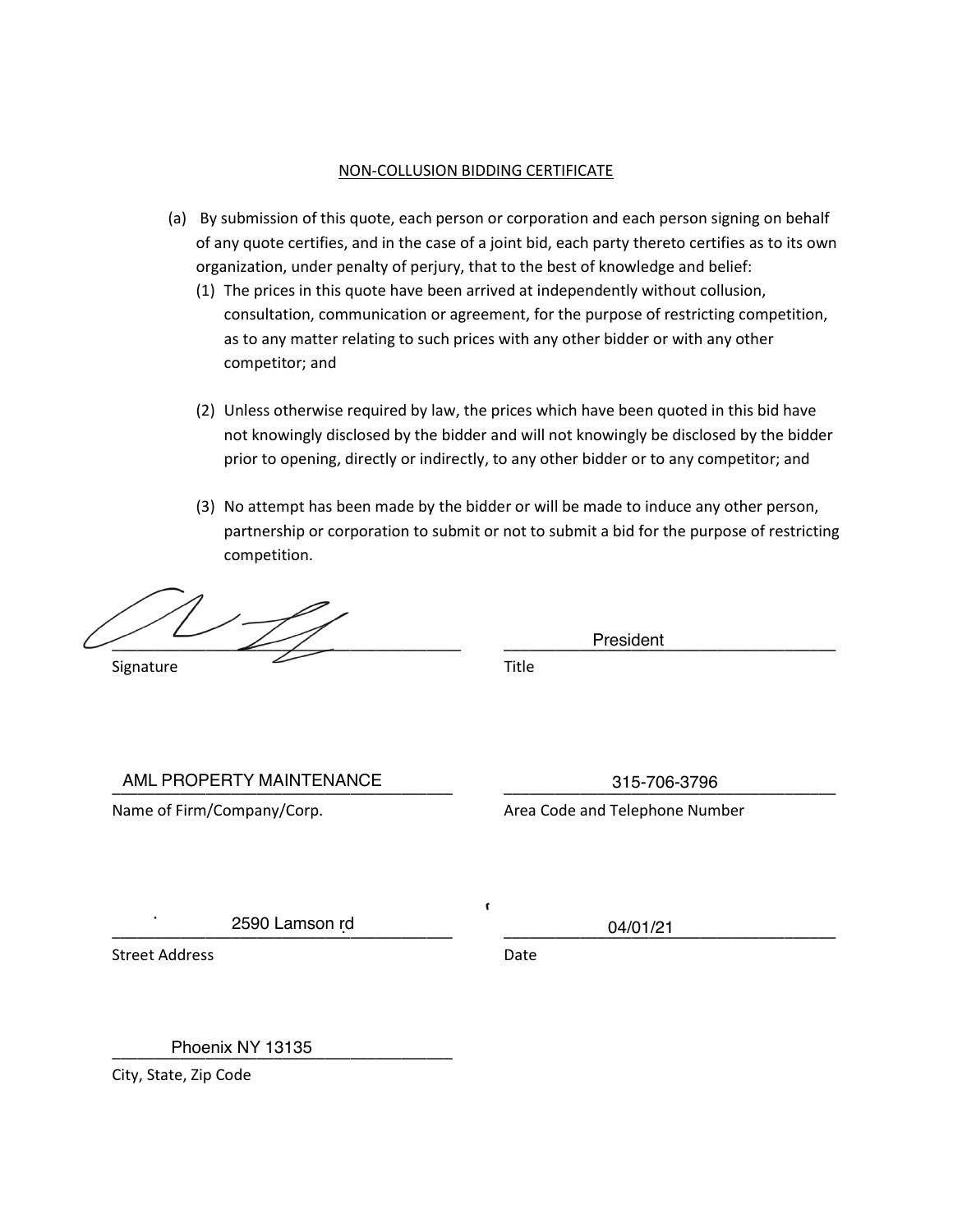# CONTRACT REQUIREMENTS

#### AGREEMENT

 This CONTRACT, for 2022 Mowing & Trimming At Chase Cemetery Oswego Road (NYS Rte. 48) Lysander, NY made and entered into this day of April 2022, by and between the Town of Lysander, a municipal corporation, organized and existing under the laws of the State of New York, with its principle office and place of business located at 8220 Loop Road, Baldwinsville, NY 13027, hereinafter designated as "Owner", Party of the First Part and

County of Onondaga State of New York hereinafter designated as the Contractor, Party of the Second Part.

WITNESSETH: That the parties hereto, in each consideration of the Agreements on the part of the other herein contained, have mutually agreed, and hereby mutually agree, the Party of the First Part for itself and its successors, and the Party of the Second Part for itself, himself or themselves and its successors, his or their executors, administrators and assigns as follows:

Article 1. DESCRIPTION. Under this Agreement and Contract, the Contractor shall perform all mowing, trimming and trash removal tasks at the Chase Cemetery outlined in the attached general conditions.

Article 2. In consideration of the payments to be made as hereinafter provided, and of the performance of the Owner of all matters and things to be performed by the Owner as hereinafter provided, the Contractor agrees, at his own sole cost and expense to perform all the labor and services, and to furnish all the labor materials, plant and equipment necessary to complete, and to complete in good, substantial, workmanlike and approved manor, the work described under Article 1 hereof, within the time hereinafter specified and in accordance with the terms, conditions and provisions of this Contract and with the instructions, order and directions of the Town Highway Superintendent made in accordance with this Contract.

Article 3. The Owner agrees to pay and the Contractor agrees to accept, as full compensation for all work done and materials furnished, and also for all costs and expense incurred, and loss or damages sustained by reason of the action of the elements or growing out of the nature of the work, for any unforeseen obstruction or difficulty encountered in the prosecution of the work, and for all risks of every description connected with the work, and for all expenses incurred by, or in consequence of, the suspension discontinuance of the work as herein specified, and for well and faithfully completing the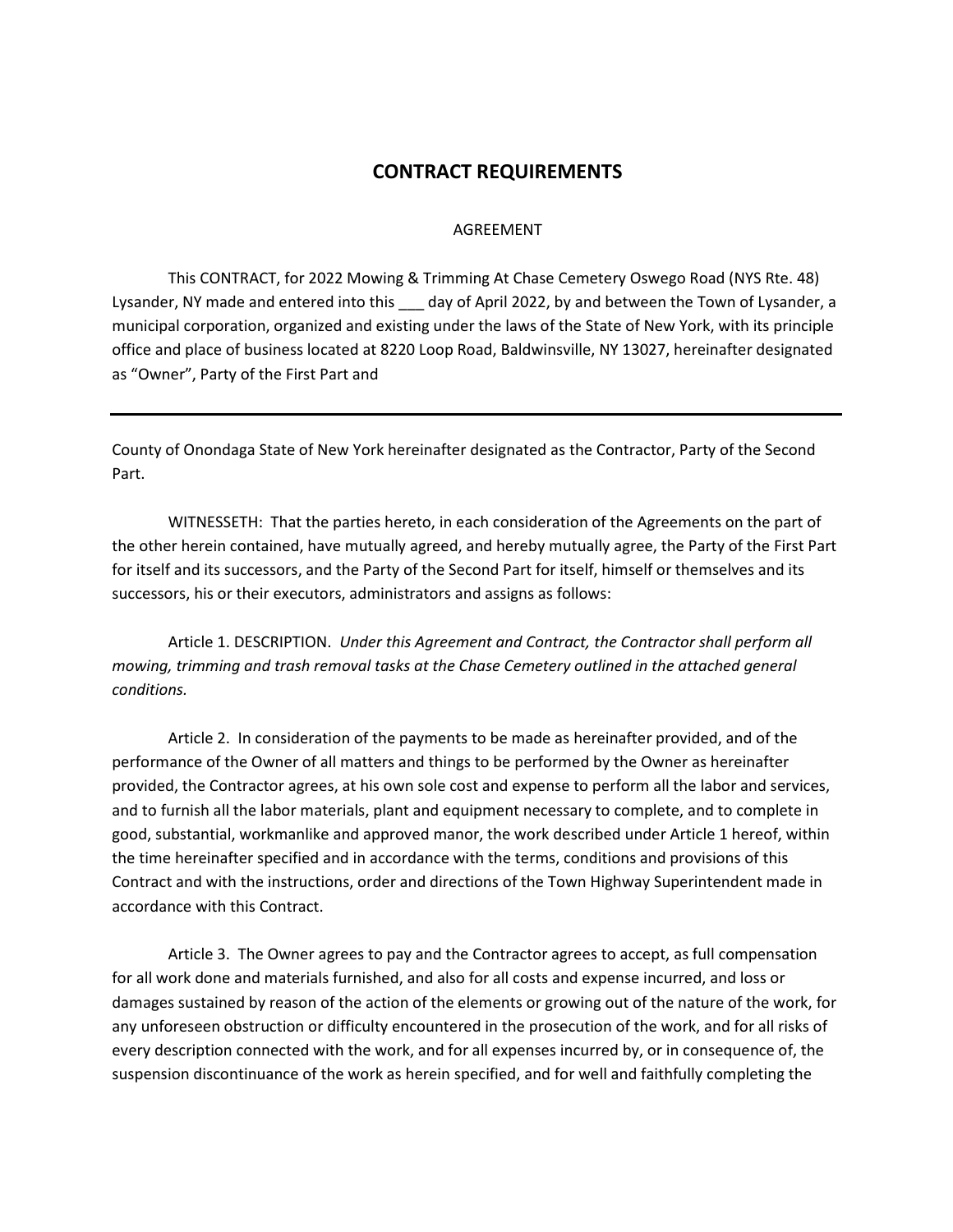#### AGREEMENT

work, and the whole thereof, as herein provided, and for maintaining the work in good condition until the final payment is made, the prices stipulated in the proposal hereto attached.

Article 4. CONTRACT DOCUMENTS. The following Documents shall constitute integral parts of the Agreement, the whole to be collectively known and referred to as the Contract: Notice to Contractors, Contract Documents, Agreement, Insurance Certificates, General Conditions, General Requirements, and all interpretations of Contract Documents issued by the Owner.

Article 5. Contractor agrees to comply with all requirements of the Contract Documents and with all provisions of law and implementing regulations. If the Contractor fails to comply with any of the terms, conditions, provisions, or stipulations of this Contract, then the Owner may make use of any or all remedies at law or in equity, or as provided in the Contract and shall have the right and power to proceed in accordance with the provisions thereof.

Article 6. The following alterations and addenda have been made and included in this Contract before it was signed by the parties hereto:

\_\_\_\_\_\_\_\_\_\_\_\_\_\_\_\_\_\_\_\_\_\_\_\_\_\_\_\_\_\_\_\_\_\_\_\_\_\_\_\_\_\_\_\_\_\_\_\_\_\_\_\_\_\_\_\_\_\_\_\_\_\_\_\_\_\_\_\_\_\_\_\_\_\_\_\_\_\_\_\_\_\_\_\_\_

\_\_\_\_\_\_\_\_\_\_\_\_\_\_\_\_\_\_\_\_\_\_\_\_\_\_\_\_\_\_\_\_\_\_\_\_\_\_\_\_\_\_\_\_\_\_\_\_\_\_\_\_\_\_\_\_\_\_\_\_\_\_\_\_\_\_\_\_\_\_\_\_\_\_\_\_\_\_\_\_\_\_\_\_\_

\_\_\_\_\_\_\_\_\_\_\_\_\_\_\_\_\_\_\_\_\_\_\_\_\_\_\_\_\_\_\_\_\_\_\_\_\_\_\_\_\_\_\_\_\_\_\_\_\_\_\_\_\_\_\_\_\_\_\_\_\_\_\_\_\_\_\_\_\_\_\_\_\_\_\_\_\_\_\_\_\_\_\_\_\_

\_\_\_\_\_\_\_\_\_\_\_\_\_\_\_\_\_\_\_\_\_\_\_\_\_\_\_\_\_\_\_\_\_\_\_\_\_\_\_\_\_\_\_\_\_\_\_\_\_\_\_\_\_\_\_\_\_\_\_\_\_\_\_\_\_\_\_\_\_\_\_\_\_\_\_\_\_\_\_\_\_\_\_\_\_

\_\_\_\_\_\_\_\_\_\_\_\_\_\_\_\_\_\_\_\_\_\_\_\_\_\_\_\_\_\_\_\_\_\_\_\_\_\_\_\_\_\_\_\_\_\_\_\_\_\_\_\_\_\_\_\_\_\_\_\_\_\_\_\_\_\_\_\_\_\_\_\_\_\_\_\_\_\_\_\_\_\_\_\_\_

\_\_\_\_\_\_\_\_\_\_\_\_\_\_\_\_\_\_\_\_\_\_\_\_\_\_\_\_\_\_\_\_\_\_\_\_\_\_\_\_\_\_\_\_\_\_\_\_\_\_\_\_\_\_\_\_\_\_\_\_\_\_\_\_\_\_\_\_\_\_\_\_\_\_\_\_\_\_\_\_\_\_\_\_\_

\_\_\_\_\_\_\_\_\_\_\_\_\_\_\_\_\_\_\_\_\_\_\_\_\_\_\_\_\_\_\_\_\_\_\_\_\_\_\_\_\_\_\_\_\_\_\_\_\_\_\_\_\_\_\_\_\_\_\_\_\_\_\_\_\_\_\_\_\_\_\_\_\_\_\_\_\_\_\_\_\_\_\_\_\_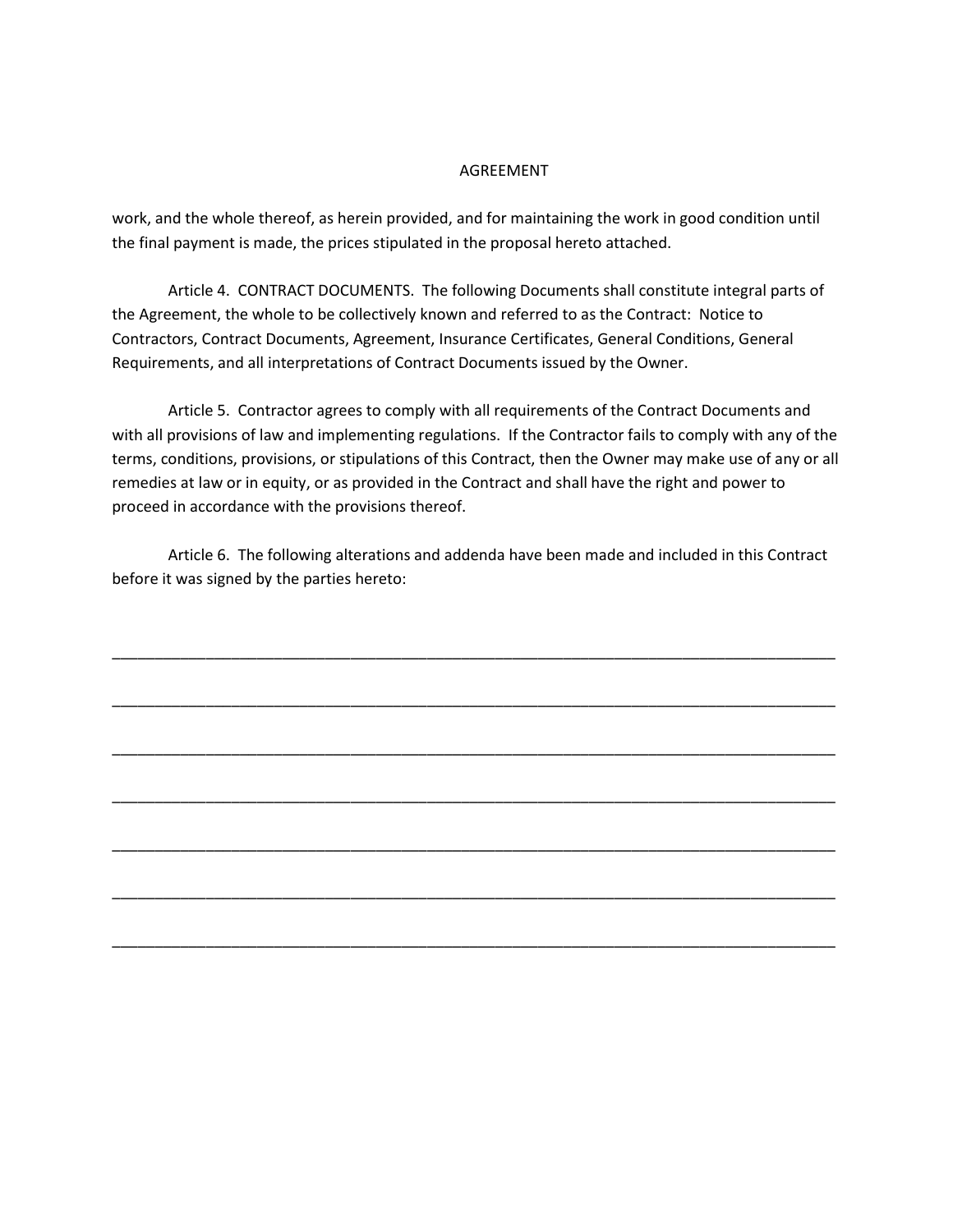## AGREEMENT

 Article 7. This agreement shall be constructed and enforced in accordance with the laws of the State of New York.

Article 8. The Contractor agrees:

- (a) He hereby voluntarily and irrevocably submits himself to the jurisdiction and venue of any court of competent jurisdiction over the subject matter of this Contract located within the State of New York in which any litigation is brought based on or arising out of this Contract.
- (b) Any litigation brought by the Contractor based on or arising out of this contract shall be brought only in the Supreme Court of the State of New York within Onondaga County.
- (c) Any legal process or notice connected with any litigation may be served on the Contractor by United States registered mail, postage pre-paid, addressed to the Contractor at his address stated in this Contract for the furnishing of notices to the Contractor or at the Contractor's last known address, and that service in such a manner shall constitute good and valid service of process upon the Contractor.
- (d) The Contractor hereby waives any defense which might be available to it in any such litigation based on or alleging lack of jurisdiction or venue, or, if process is served in the manner provided in Subparagraph (c) immediately above, invalid service of process, and that he will duly enter his appearance in any such action.
- (e) This Contract may be presented in court as conclusive evidence of foregoing agreement.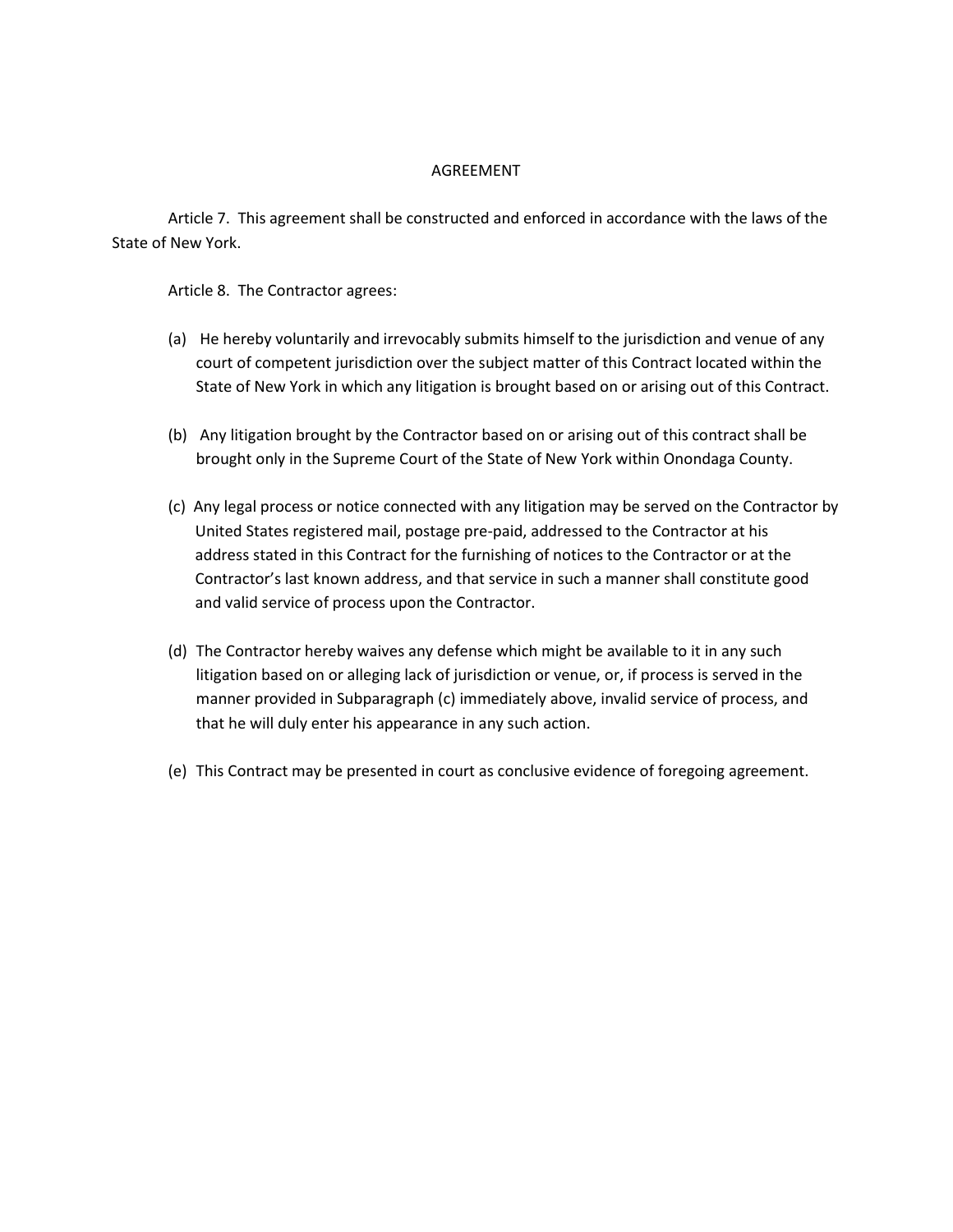## AGREEMENT

IN WITNESS WHEREOF, the parties to this Agreement have hereunto set their hands and seals and have executed this agreement the day and first year above written.

OWNER: Town of Lysander

(Seal) By: \_\_\_\_\_\_\_\_\_\_\_\_\_\_\_\_\_\_\_\_\_\_\_\_\_\_\_\_\_\_\_\_ Robert A. Wicks

(Seal) CONTRACTOR:

By: \_\_\_\_\_\_\_\_\_\_\_\_\_\_\_\_\_\_\_\_\_\_\_\_\_\_\_\_\_\_\_\_\_\_\_\_\_\_\_ Aaron Levey